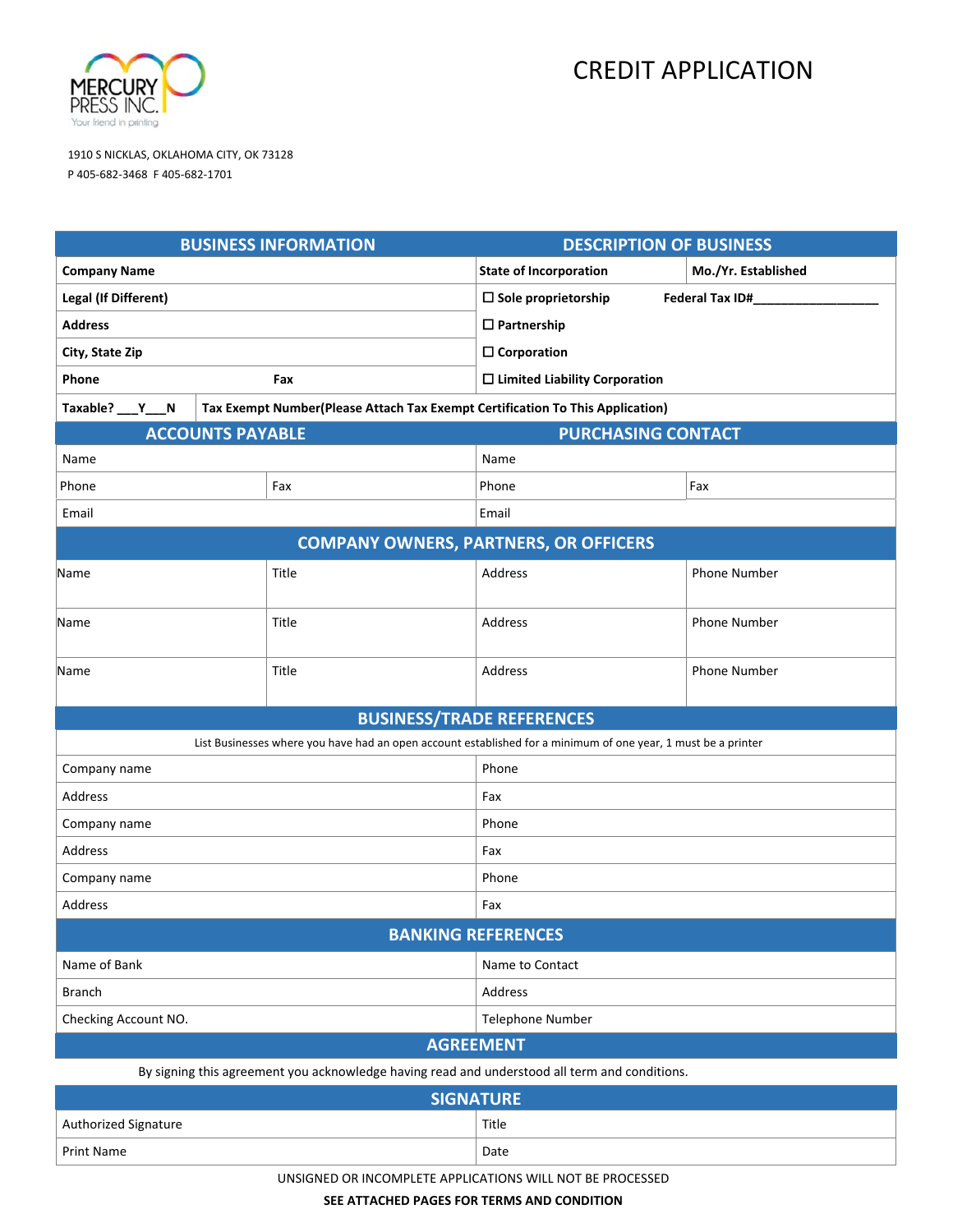# **TERMS AND CONDITIONS**

## **INDEMNIFICATION**

**The Customer hereby acknowledges and agrees that he shall indemnify and hold harmless the Seller from any and all loss, cost, expense, and/or damages including actual attorneys' fees incurred by seller on account of any and all manners of claims, demands, actions, and proceedings that may be instituted against the seller on grounds alleging that the said printing violates any copyright or any proprietary right of any other person, or that it contains any matter that is libelous or slanderous, or invades any person's right to privacy or other personal rights. The Customer hereby agrees, at the customer's sole cost and expense, to promptly defend and continue the defense of any such claim, demand, action, or proceeding, that may be brought against the Seller, provided, that the Seller shall promptly notify the Customer with respect thereto, and, further provided, that the Seller shall give the Customer such reasonable time as the exigencies of the situation may permit in which to undertake and continue the defense thereof. The Seller reserves the right in its sole discretion to refuse to print any matter in which, in its judgment it shall deem improper, libelous, or scandalous or the printing of which would result in the violation of federal, state or local laws.** 

## *1-INTEREST RATES AND PENALTIES:*

An interest charge of 1.5 % per month, which is an annual percentage rate of 18%, will be incurred on all late payments. Terms are 1% 10 days, net 30 days from the invoice date.

Should the credit of the Customer in the judgment of the Seller become impaired at any time, the Seller has the right to require payment in advance before making further shipments.

In the event that the Customer fails to make payment as established in this agreement and the Seller retains a collection agency and/or an attorney to collect any unpaid amounts, the Customer assumes full liability for all reasonable collection and/or legal fees.

All discounts given are fully voided if the Customer fails to make payment as established in this agreement.

The Seller retains title to the goods until the Customer pays the entire purchase price as specified plus any interest and/or penalties incurred.

Orders regularly entered cannot be cancelled verbally, notification of cancellation must be in writing 30 days prior to the "order date".

If the Customer terminates an order once work has commenced the Customer will compensate the Seller for any losses related to work already in progress.

#### *2- DISPUTES AND CLAIMS:*

Claims for defects, damages or shortages must be made by the customer in writing no later than 10 calendar days after delivery. If no such claim is made, the Seller and the Customer will understand that the job has been accepted. By accepting the job, the Customer acknowledges that the Seller's performance has fully satisfied all terms, conditions, and specifications.

The Seller's liability will be limited to the quoted selling price of defective goods, without additional liability for special or consequential damages.

The Customer bears the risk of loss, damage to or destruction of the goods from the time of delivery.

As security for payment of any sum due under the terms of this agreement, the Seller has a right to hold and place a lien on all customer property in the Seller's possession. This right applies even if credit has been extended, notes have been accepted, trade acceptances have been made, or payment has been guaranteed. If payment is not made, the customer is liable for all reasonable collection and/or legal fees incurred.

## **3-** *QUOTATIONS:*

A quotation not accepted within 45 days may be changed.

## \*\*\***PREPARATORY MATERIALS:**

Artwork, type, plates, negatives, positives, tapes, disks, and all other items supplied by the Seller remains the Seller's exclusive property. **\*\*\*** *EXPERIMENTAL WORK & CREATIVE WORK:* 

Any experimental work performed by the Seller, such as, but not limited to, sketches, drawings, dummies, compositions, negatives, plates, press work, and materials will be charged for at current rates and may not be used or altered without the prior written consent of the Seller.

#### **\*\*\****ACCURACY OF SPECIFICATIONS:*

Quotations are based on the accuracy of the specifications provided. The Seller can re-quote a job at time of submission if copy, film, tapes, disks, or other input materials do not conform to the information on which the original quotation was based.

## \*\*\**ALTERATIONS / CORRECTIONS:*

Customer alterations include all work performed in addition to the original specifications. All such work will be charged at the Seller's current rate. \*\*\**OVER-RUNS & UNDER-RUNS* 

Over-runs and under-runs will not exceed 10% of the quantity ordered. The Seller will bill for actual quantity delivered within tolerance. If the Customer requires a guaranteed quantity, the percentage of tolerance must be stated at time of quotation.

#### **4-***PREPRESS PROOFS:*

The Seller will submit Prepress proofs along with the original copy for the Customer's review and approval, Corrections will be returned to the provider on a master set marked "**OK**," "**OK" WITH CORRECTIONS**," or "**REVISED PROOF REQUIRED**" and signed by the Customer. Until the master set is received, no additional work will be performed. The Seller will not be responsible for undetected production errors if:

**\*PROOFS ARE NOT REQUIRED BY THE CUSTOMER; \*THE WORK IS PRINTED PER THE CUSTOMER'S OK; \*REQUESTS FOR CHANGES ARE COMMUNICATED ORALLY.**